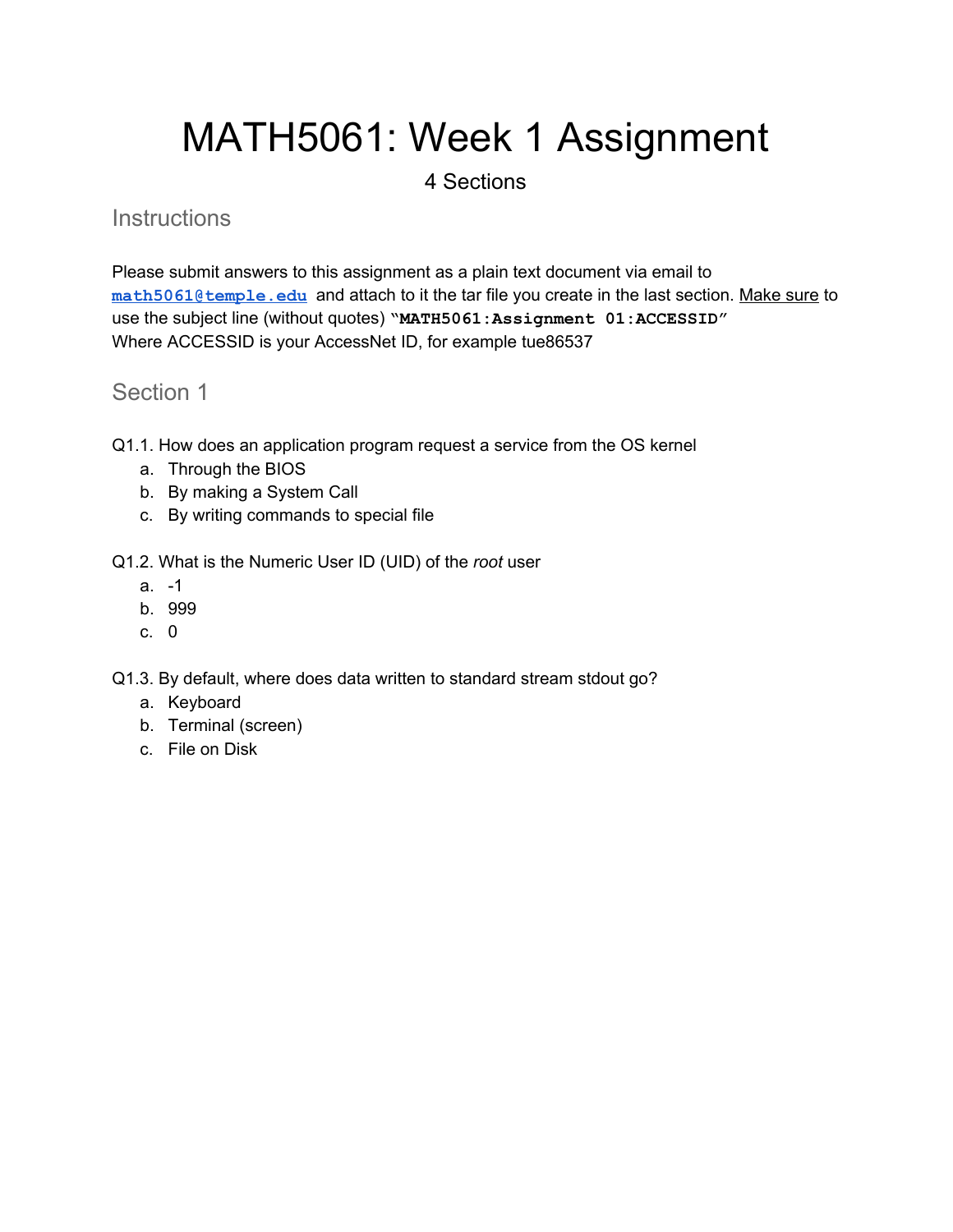# Section 2

The questions in this section refer to the directory hierarchy below



#### Example:

Assume your current working directory is /home/ebasheer/archive. The command to move file img1.jpg to the directory week1 is:

1. Using relative pathnames

mv img1.jpg week1

2. Using absolute pathnames mv /home/ebasheer/archive/img1.jpg /home/ebasheer/archive/week1

Q2.1

Assuming current working directory is /home/ebasheer/work , write the command to move file  $file$  aa.txt to the directory archive using 1) relative pathnames and 2) absolute pathnames. Hint: Use the special subdirectory ..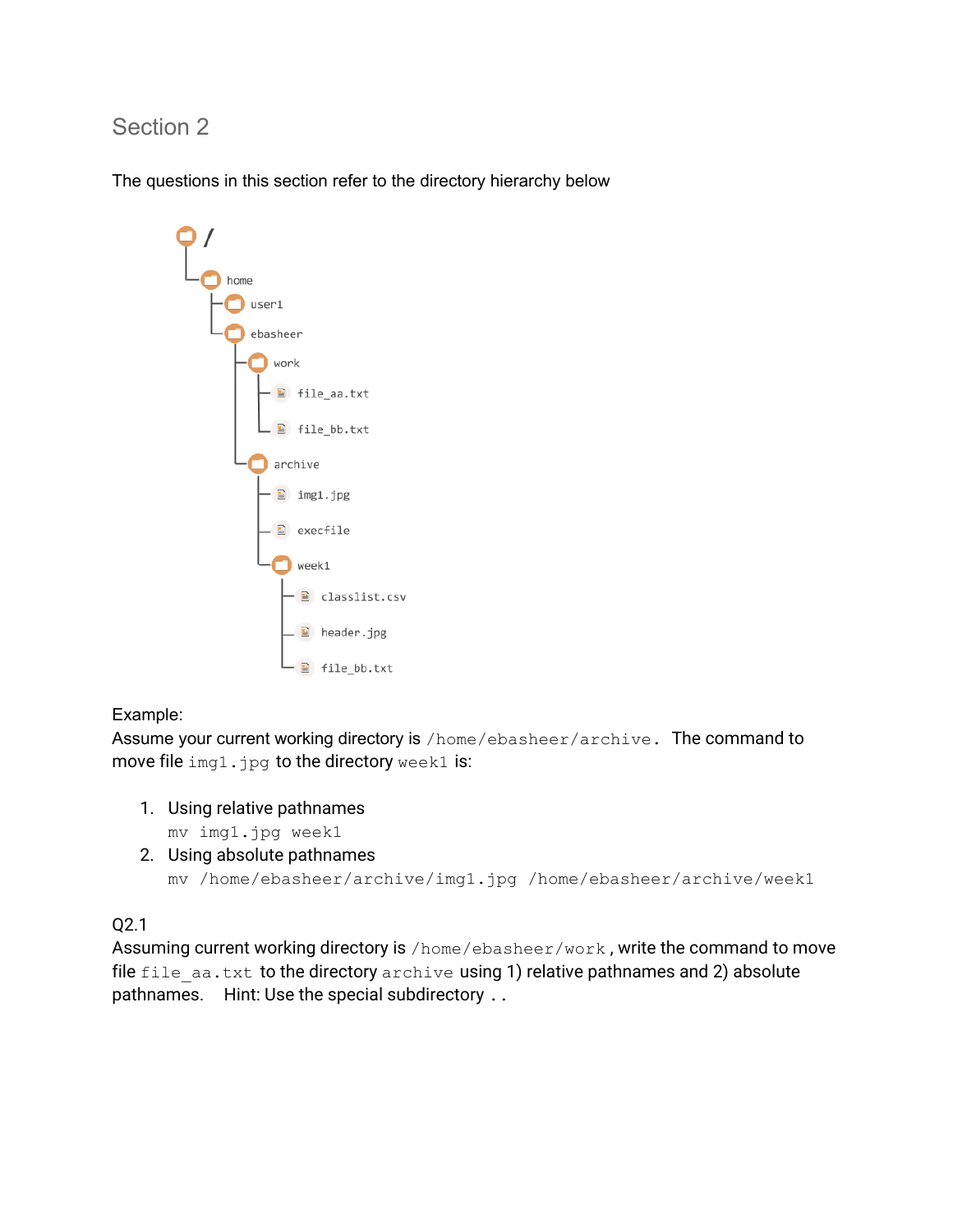#### Q2.2

Assuming current working directory is /home/ebasheer/work, copy file file bb.txt using cp to directory week1. To prevent it from overwriting the file with the same name that already exists in the destination directory use the destination filename  $file\_bb\_copy.txt$ Use relative pathnames.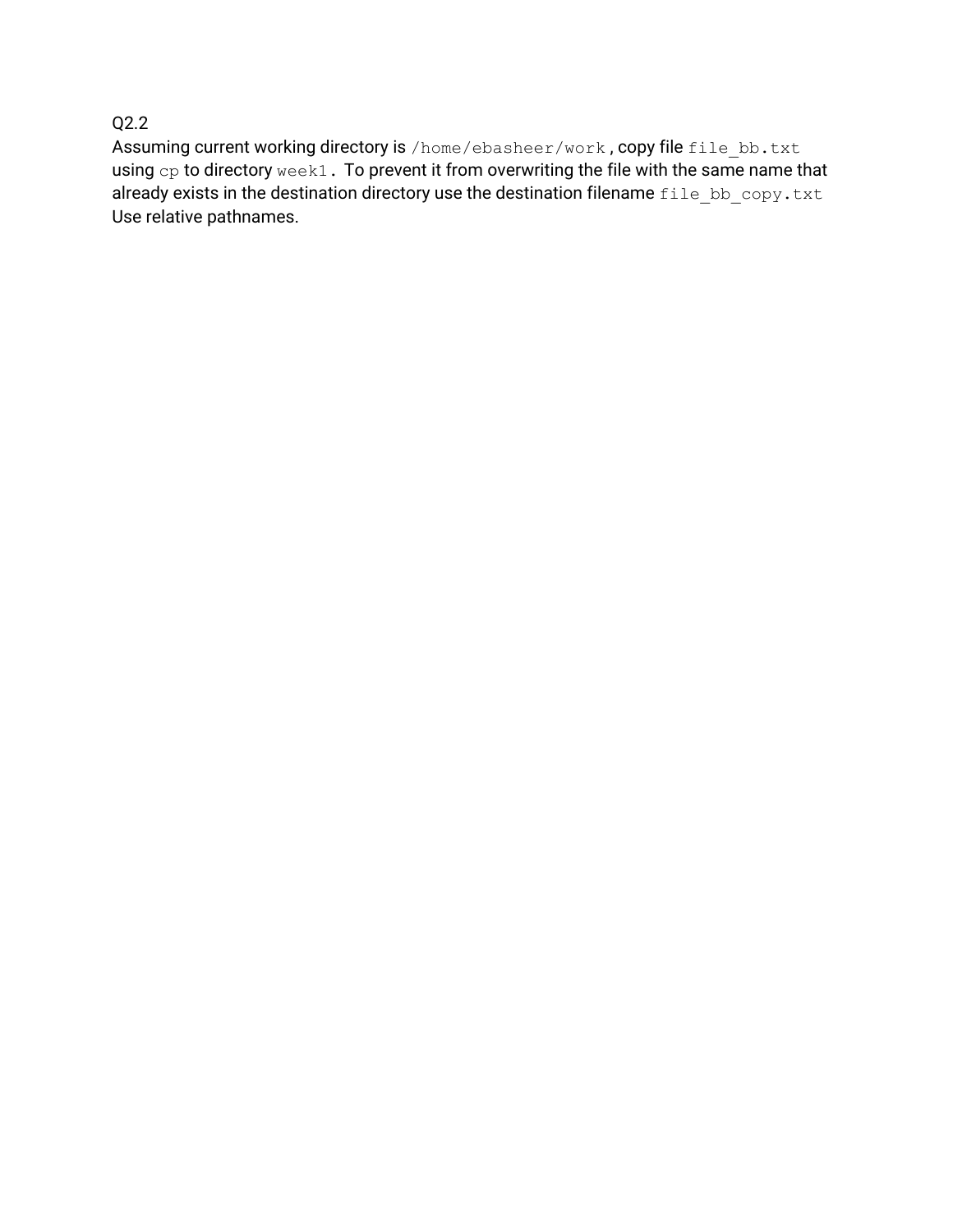# Section 3

#### Q3.1

Write the command to set permissions for a file with name  $\text{conf } \text{doc.txt}$  such that it can only be seen (read) and modified by the owner. Assume it's current permissions are  $-r-rw-rw-$ 

# Example

# Command

#### tr abcd efgh

abcd is referred to as SET1 in the man page for tr. This command will replace all occurrences of letter 'a' in stdin with letter 'e' in stdout. Likewise 'b' is replaced with 'f', 'c' with 'g' and 'd' with 'h'. All other characters are passed through to stdout unmodified.

#### Q3.2

Write a  $tr$  command line to replace all lowercase letters with their uppercase counterparts. Refer to the  $tr$  man page to find a compact way to specify the source and replacement characters.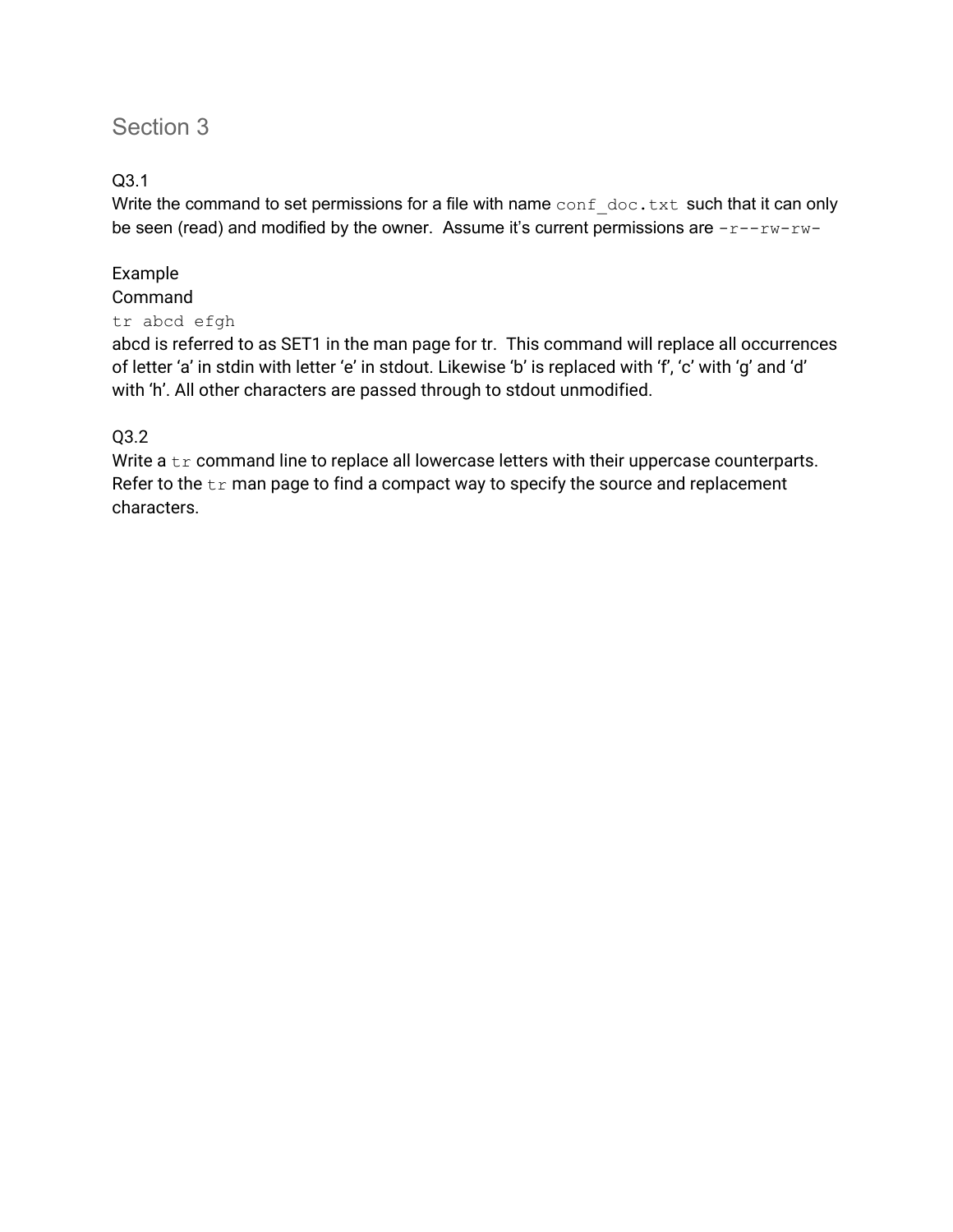Section 4

Q4.1

For the following exercises, create an empty directory (with mkdir) and initialize a git repository. You can do this with the following commands

```
mkdir gitassign
cd gitassign
git init
```
After this perform the following steps (filling in missing steps) to build a git history

Create a text file with vim or gedit (or any text editor) named  $states.txt$  with the following content

```
California
Hawaii
Florida
Texas
Pennsylvania
```
- Commit to the repository with commit message "create list of some states"
- Create another text file named  $_{\text{parks.txt}}$  with the following content

```
Acadia
Badlands
Bryce Canyon
Joshua Tree
```
- Commit to the repository with the message "create list of some national parks"
- Verify that you have two commits with  $q$ it log
- Edit states.txt and append to it New Jersey
- Edit parks.txt and append to it Delaware Water Gap
- Stage (add to index) states.txt but not parks.txt
- Commit with message "Add the garden state"
- Stage (add to index) parks.txt
- Commit
- Revert states.txt to the version from the first commit. Parks.txt should remain unchanged
- Commit with message "restore states.txt from initial commit"

Now prepare an archive of your git repository with the following commands. Commands are run from parent directory of repository, so first command is